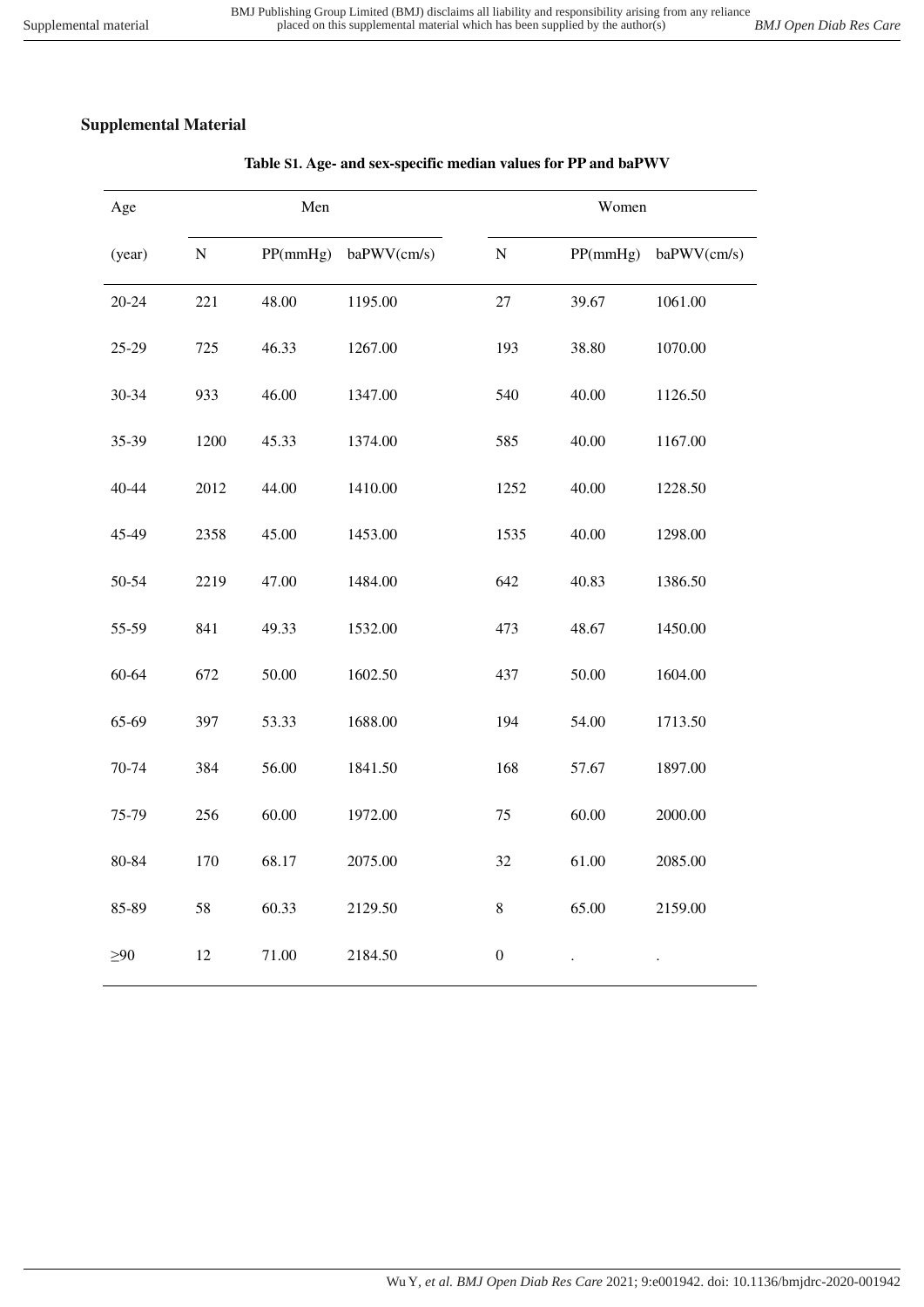## **Table S2. Sensitivity analysis on the effects of different PP and baPWV combination on the new-onset diabetes**

|                                                                                                 |             |        | events.            |                     |                     |
|-------------------------------------------------------------------------------------------------|-------------|--------|--------------------|---------------------|---------------------|
| Groups                                                                                          | $\mathbf N$ | Events | Incidence density  | Model 1             | Model 2             |
|                                                                                                 |             |        | (persons per year) | HR (95%CI)          | HR (95%CI)          |
| <b>Excluding participants who</b><br>were taking<br>antihypertensive or<br>lipid-lowering drugs |             |        |                    |                     |                     |
| Normal PP and baPWV                                                                             | 4951        | 149    | 6.73               | Ref.                | Ref.                |
| Normal PP and increased<br>baPWV                                                                | 3030        | 148    | 11.54              | $1.90(1.51 - 2.38)$ | $1.47(1.16-1.86)$   |
| Increased PP and normal<br>baPWV                                                                | 3609        | 104    | 7.26               | $1.31(1.02 - 1.68)$ | $1.07(0.82 - 1.39)$ |
| Increased PP and baPWV                                                                          | 4646        | 250    | 13.68              | $2.48(2.02 - 3.04)$ | $1.61(1.28-2.02)$   |
| <b>Excluding participants with</b><br>$ABI \leq 0.9$                                            |             |        |                    |                     |                     |
| Normal PP and baPWV                                                                             | 5143        | 174    | 7.50               | Ref.                | Ref.                |
| Normal PP and increased<br>baPWV                                                                | 3420        | 192    | 12.95              | $1.83(1.49-2.25)$   | $1.45(1.17-1.80)$   |
| Increased PP and normal<br>baPWV                                                                | 3845        | 122    | 7.85               | $1.21(0.96-1.53)$   | $1.05(0.83 - 1.33)$ |
| Increased PP and baPWV                                                                          | 5662        | 356    | 15.10              | $2.26(1.88-2.71)$   | $1.56(1.27-1.92)$   |

Model 1, adjusted for age; Model 2, adjusted for age, BMI, MAP, hs-CRP, smoking, drinking, exercise, hyperlipidemia, family history of diabetes, antihypertensive drugs.

### **Table S3. Risk of different PP and baPWV combination on the new-onset diabetes events in the male population**

| Groups                  | N    |     | Events Incidence density | Model 1           | Model 2           |
|-------------------------|------|-----|--------------------------|-------------------|-------------------|
|                         |      |     | (persons per year)       | HR $(95\%CI)$     | HR $(95\%CI)$     |
| Normal PP and baPWV     | 3644 | 130 | 8.42                     | Ref.              | Ref.              |
| Normal PP and increased | 2437 | 144 | 14.98                    | $1.87(1.48-2.37)$ | $1.72(1.35-2.20)$ |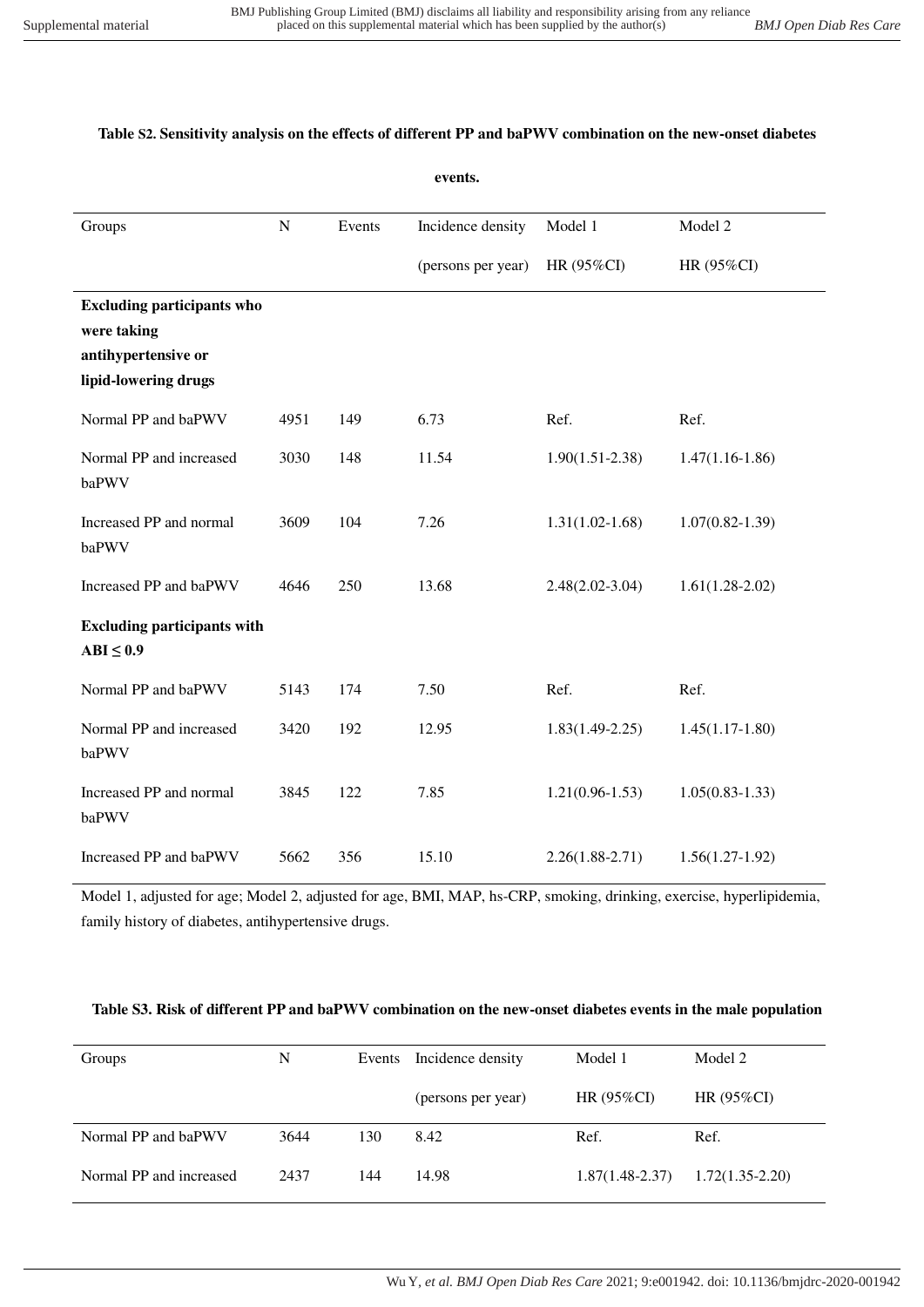| baPWV                            |      |     |       |                   |                   |
|----------------------------------|------|-----|-------|-------------------|-------------------|
| Increased PP and normal<br>baPWV | 2563 | 88  | 9.52  | $1.27(0.97-1.67)$ | $1.20(0.91-1.59)$ |
| Increased PP and baPWV           | 3814 | 258 | 18.26 | $2.41(1.95-2.97)$ | $2.12(1.67-2.69)$ |

Model 1, adjusted for age; Model 2, adjusted for age, BMI, MAP, hs-CRP, smoking, drinking, exercise, hyperlipidemia, family history of diabetes, antihypertensive drugs.

| Table S4. Risk of different PP and baPWV combination on the new-onset diabetes events in the female population |  |  |
|----------------------------------------------------------------------------------------------------------------|--|--|
|                                                                                                                |  |  |

| Groups                           | N    | Events | Incidence density  | Model 1           | Model 2             |
|----------------------------------|------|--------|--------------------|-------------------|---------------------|
|                                  |      |        | (persons per year) | HR $(95\%CI)$     | HR $(95\%CI)$       |
| Normal PP and baPWV              | 1651 | 48     | 5.69               | Ref.              | Ref.                |
| Normal PP and increased<br>baPWV | 1069 | 57     | 10.17              | $1.92(1.30-2.82)$ | $1.63(1.10-2.42)$   |
| Increased PP and normal<br>baPWV | 1419 | 40     | 5.81               | $1.20(0.79-1.84)$ | $0.96(0.62 - 1.47)$ |
| Increased PP and baPWV           | 2022 | 112    | 10.99              | $2.08(1.48-2.93)$ | $1.25(0.85-1.84)$   |

Model 1, adjusted for age; Model 2, adjusted for age, BMI, MAP, hs-CRP, smoking, drinking, exercise, hyperlipidemia, family history of diabetes, antihypertensive drugs.

| Table S5. Risk of different PP and baPWV combination on the new-onset diabetes events in the age 260 population |  |  |  |
|-----------------------------------------------------------------------------------------------------------------|--|--|--|
|                                                                                                                 |  |  |  |

| Groups                           | N   | Events | Incidence density  | Model 1             | Model 2             |
|----------------------------------|-----|--------|--------------------|---------------------|---------------------|
|                                  |     |        | (persons per year) | HR (95%CI)          | HR (95%CI)          |
| Normal PP and baPWV              | 822 | 45     | 11.07              | Ref.                | Ref.                |
| Normal PP and increased<br>baPWV | 497 | 33     | 13.19              | $1.18(0.75-1.85)$   | $1.07(0.67-1.72)$   |
| Increased PP and normal<br>baPWV | 606 | 40     | 14.28              | $1.32(0.86-2.02)$   | $1.16(0.73-1.83)$   |
| Increased PP and baPWV           | 938 | 73     | 16.20              | $1.47(1.01 - 2.13)$ | $1.42(0.93 - 2.17)$ |

Model 1, adjusted for age and gender; Model 2, adjusted for age, gender, BMI, MAP, hs-CRP, smoking, drinking, exercise, hyperlipidemia, family history of diabetes, antihypertensive drugs.

**Table S6. Risk of different PP and baPWV combination on the new-onset diabetes events in the age**<**60 population**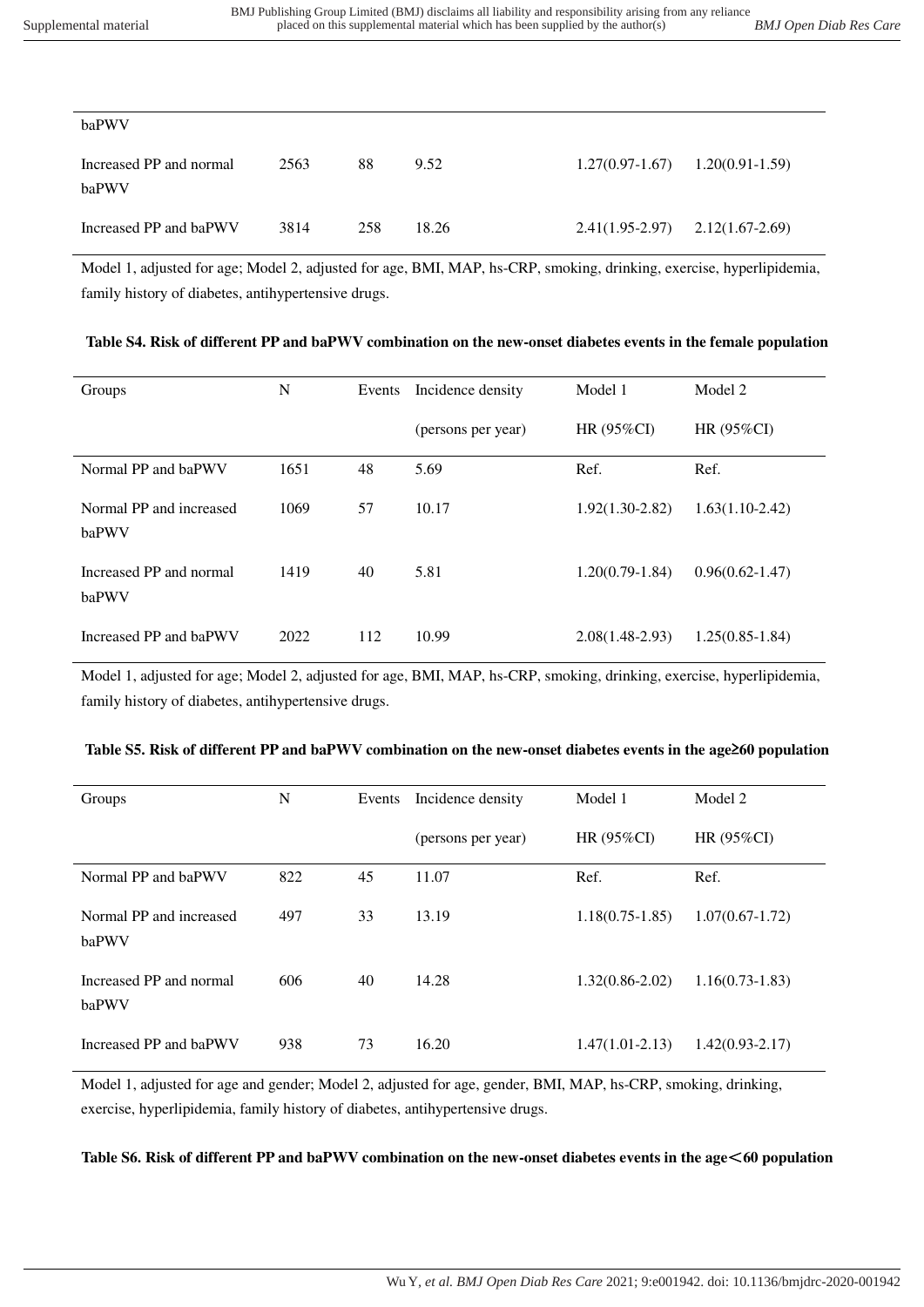| Groups                           | N    | Events | Incidence density  | Model 1             | Model 2             |
|----------------------------------|------|--------|--------------------|---------------------|---------------------|
|                                  |      |        | (persons per year) | HR $(95\%CI)$       | HR (95%CI)          |
| Normal PP and baPWV              | 4473 | 133    | 6.72               | Ref.                | Ref.                |
| Normal PP and increased<br>baPWV | 3009 | 168    | 13.22              | $2.14(1.70-2.69)$   | $1.88(1.48-2.37)$   |
| Increased PP and normal<br>baPWV | 3376 | 88     | 6.60               | $1.20(0.91 - 1.57)$ | $1.07(0.81 - 1.41)$ |
| Increased PP and baPWV           | 4898 | 297    | 14.99              | $2.59(2.11-3.18)$   | $1.92(1.53 - 2.42)$ |

Model 1, adjusted for age and gender; Model 2, adjusted for age, gender, BMI, MAP, hs-CRP, smoking, drinking, exercise, hyperlipidemia, family history of diabetes, antihypertensive drugs.

There are 1444 participants with prediabetes at baseline. To assess the potential confounding effects of prediabetes, we performed a sensitivity analysis excluding prediabetic patients.

| Groups                           | N    | Events | Incidence density  | Model 1             | Model 2           |
|----------------------------------|------|--------|--------------------|---------------------|-------------------|
|                                  |      |        | (persons per year) | HR (95%CI)          | HR $(95\%CI)$     |
| Normal PP and baPWV              | 5020 | 133    | 5.88               | Ref.                | Ref.              |
| Normal PP and increased<br>baPWV | 3253 | 142    | 10.01              | $1.83(1.45-2.33)$   | $1.63(1.28-2.08)$ |
| Increased PP and normal<br>baPWV | 3682 | 80     | 5.35               | $1.07(0.81 - 1.42)$ | $0.97(0.73-1.29)$ |
| Increased PP and baPWV           | 5220 | 242    | 11.05              | $2.12(1.71 - 2.62)$ | $1.63(1.28-2.07)$ |

#### **Table S7. Risk of different PP and baPWV combination on the new-onset diabetes events**

Model 1, adjusted for age and gender; Model 2, adjusted for age, gender, BMI, MAP, hs-CRP, smoking, drinking, exercise, hyperlipidemia, family history of diabetes, antihypertensive drugs.

There were 103 pregnancies during the follow-up period, and 27 were diagnosed with gestational diabetes. To assess the potential confounding effects of gestational diabetes, we performed a sensitivity analysis excluding gestational diabetes.

### **Table S8. Risk of different PP and baPWV combination on the new-onset diabetes events**